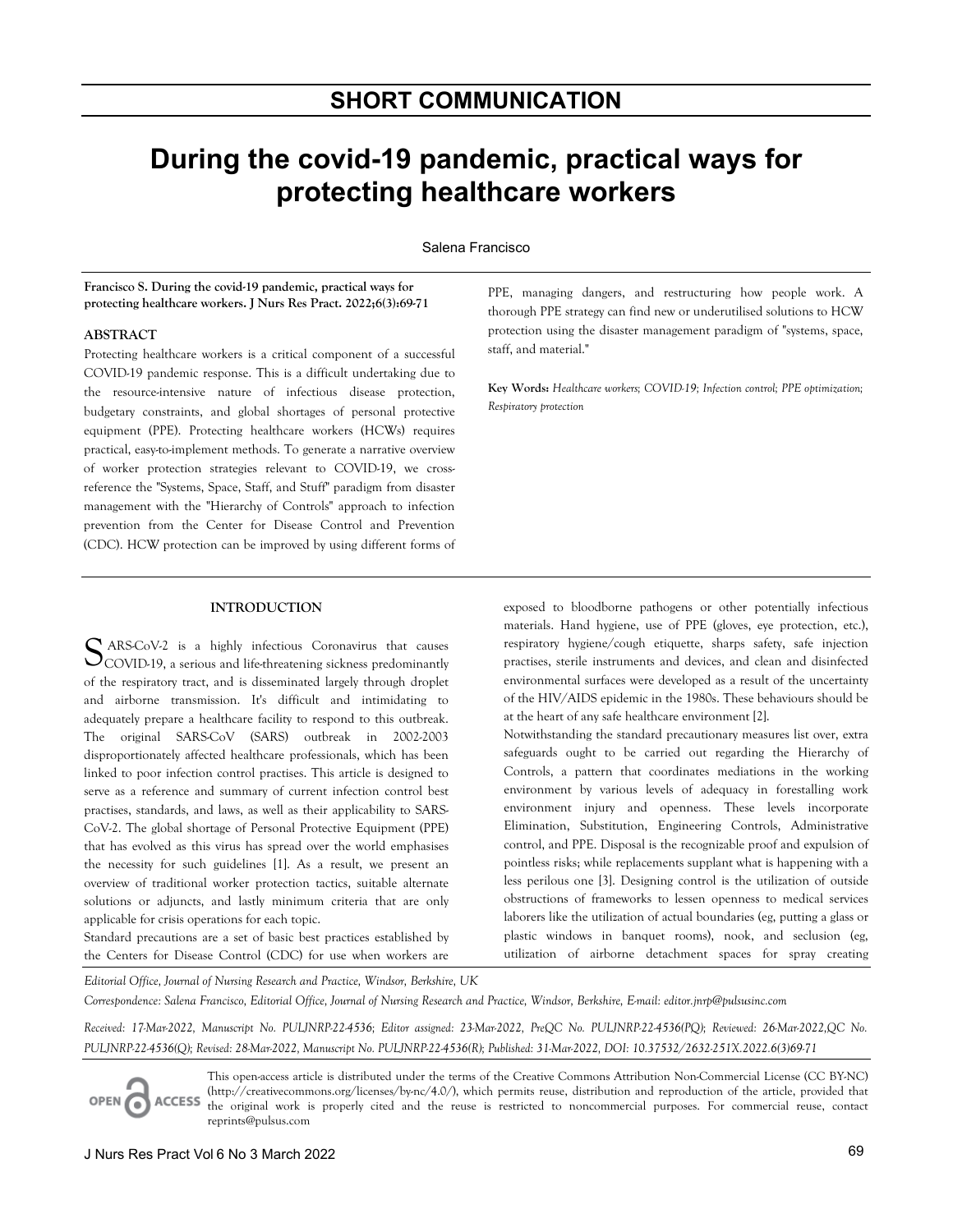## **Francisco S.**

strategies). Authoritative controls are approaches and practices intended to diminish HCW openness to dangers. Despite the fact that it is the most apparent, PPE is the most un-compelling sort of assurance in the pecking order since it requires dynamic, fruitful use with respect to the HCW and is consequently likewise the most defenseless to human mistake. Regardless of this, it is the last "safeguard" in a specialist assurance methodology [4].

In this article, we present good judgment, promptly appropriate direction on different themes in customary areas of catastrophe the executives and arranging, using the "Stuff, Space, Staff, and Systems" worldview while molding this direction into the order of controls diagram that has proactively been presented. In doing as such, we will introduce Space and Staff issues and arrangements first, as these components track onto the initial four best levels of the Hierarchy, then progress to Stuff issues which for the most part revolve around PPE, with a running conversation of ideal Systems changes coordinated all through [5]. A few sources, including from the CDC express that disposal of an irresistible illness risk isn't commonly imaginable. Notwithstanding, we contend here that there are a few select situations where "valid" end is conceivable. We propose that the normal meaning of "actual expulsion of a risk" is excessively thin, and end is all the more fittingly perceived as "complete evacuation of a perilous collaboration between a danger and a laborer." This might happen by expulsion of the specialist from vicinity to the risk or expulsion of the risk from the work environment. At the point when perceived thusly, we recommend that telemedicine visits are an illustration of genuine end as opposed to managerial controls in light of the fact that in spite of the fact that it is "fundamentally impacting the manner in which individuals work" it likewise totally eliminates the perilous cooperation between the medical services laborer and the risk (the COVID-19 patient). Additionally, limiting superfluous admittance to the medical services offices is an illustration of end since it can forestall a contaminated, yet asymptomatic guest from interfacing with medical services laborers, delivering that likely peril (ie, disease) totally disposed of. Albeit hastily these are changes to the manner in which individuals work, since they are totally eliminating the hazardous connection, they are truth be told at the zenith of the progressive system of controls as opposed to among the most unsuccessful methodologies [6].

Essentially, instances of Substitution are restricted since irresistible sicknesses present intrinsic risks that can't be supplanted with less perilous ones (ie, a less risky infection). Nonetheless, at times, it could be smarter to comprehend the peril not as the irresistible illness itself, but instead as the gamble producing cooperations that the HCW embraces with it. One such model is Bilevel positive strain ventilation (BiPap) which is believed to be a spray producing method that establishes a continuous high-risk climate for adjacent HCWs. In the event that a clinic suggests endotracheal intubation be utilized rather than BiPap since this is thought to just be a transient gamble during the inception of the system, yet not a continuous gamble of aerosolization for the rest of the patient's ventilation, this should have been visible as an example of Substitution or as a regulatory control contingent upon the specific situation [7]. On the off chance that, speculatively, the clinic carries out a severe, widespread prohibition on BiPap to forestall any chance of its utilization on a COVID-19 patient this is Substitution; while assuming the new conventions are composed to help HCWs when intubation is desirable over BiPap,

then, at that point, this is an Administrative Control. Our objective isn't to conclusively classify every conceivable wellbeing intercession, but instead to utilize the Hierarchy of Controls to describe the dangers that HCWs experience and utilize that comprehension to drift towards a more secure work environment.

#### **Restricting access**

The initial phase in every medical care office's progress from routine activities to pandemic reaction ought to be to confine its tasks just too fundamental capacities. Insignificant or elective systems ought to be dropped, and routine office visits ought to be conceded. Admittance to the office ought to be confined to just those filling fundamental roles. This will be a baffling and disagreeable strategy for patients and their families. Notwithstanding, decreasing by and large traffic through the medical services office lessens potential open doors for medical care laborers to become tainted and for offices to become sullied [8]. It additionally empowers medical care laborers to progress from their normal tasks to committed pandemic reaction exercises. Guest admittance to the medical care office ought to be diminished, with the conceivable exemption of painstakingly chosen conditions like pediatrics, work and conveyance, or end of life circumstances. Guests and laborers entering the office ought to be assessed for conceivable irresistible side effects before passage (eg, screening polls and temperature screenings), and if positive, denied section and alluded for fitting self-confinement. Insightful correspondence with patients and their families about the significance of such approaches will be fundamental for their fruitful execution.

Furthest degree conceivable, telehealth innovation ought to be utilized to disconnect patients, suppliers, and offices from potential openings [9]. Routine mobile office visits ought to be changed to televisits, and for long term settings, progressing expert discussions to remote visits ought to be done assuming direct contact with the patient and care group isn't in any way essential. Telemedicine checking inside medical care offices ought to be utilized at whatever point conceivable to forestall superfluous patient-HCW contact. Additionally, far off electronic correspondence with patients ought to be executed whenever the situation allows. As an optional technique, these strategies may likewise be applied to patients hospitalized for non-COVID reasons, as their gamble of new disease may really be expanded while long term because of HCWs high combined chance of openness to SARS-CoV-2 and the chance of asymptomatic transporters among the staff. Diminishing the quantity of insignificant patient connections will likewise have the additional advantage of diminishing PPE use during the pandemic.

Perhaps the least expense and most effectively executed intercessions is to quickly require all patients and staff to wear careful veils while on premises. This obviously gives a sensible benchmark level of security against respiratory beads however likewise fill in as a component for source control by keeping can spread from people tainted with SARS-CoV-2. A critical part of individuals contaminated may have negligible side effects or be totally asymptomatic while unconsciously spreading the infection. Requiring veil use can significantly diminish asymptomatic spread of a bead transmission sickness. Without a doubt, when local area predominance of the infection arrives at adequately undeniable levels, medical services offices ought to expect that a huge part of patients introducing